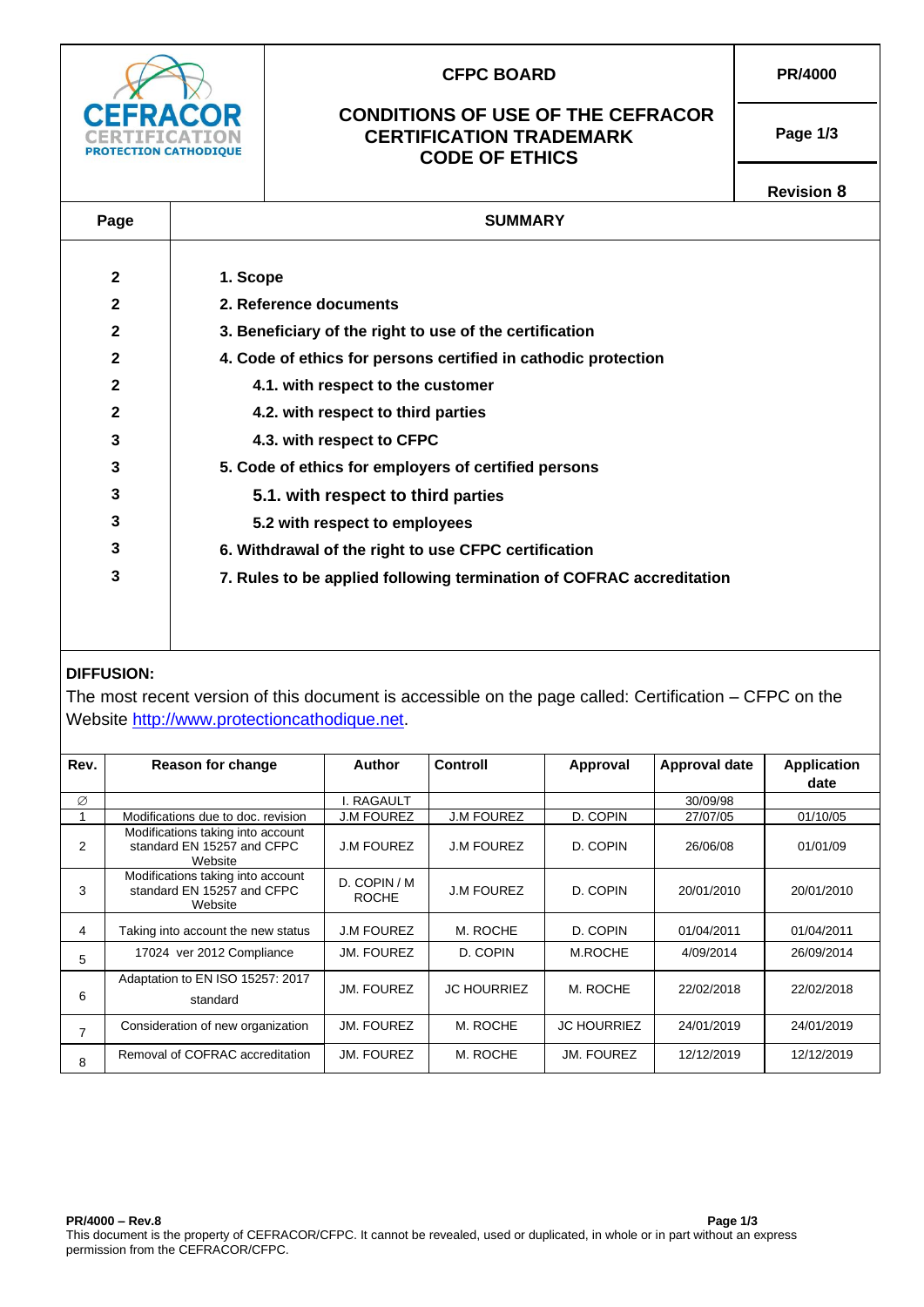### **1. Scope**

This procedure concerns the right to use of the "CEFRACOR Certification" mark in cathodic protection and the rules and duties:

- of certified persons
- of their potential employers.

It also concerns, for the certified persons and their employers, the conduct to be respected towards third parties and their obligations vis-à-vis CFPC.

### **2. Reference documents**

NF EN ISO/CEI 17024: Conformity assessment - General requirements for bodies operating certification of persons.

NF EN ISO 15257 : 2017 Cathodic protection — Competence levels of cathodic protection persons — Basis for a certification scheme

CFPC Quality Manual

CFPC procedure PR/1000: " Condition of allocation of certification (initial certification, renewal and recertification) "

CFPC procedure BC/PR/5000: " Certification process (initial certification, renewal and re-certification) "

CFPC procedure PR/16000: " Follow-up of certified persons "

### **3. Beneficiary of the right to use of the certification**

The beneficiaries of the right to use of the certification the "CEFRACOR certification" trademark are the agents specialized in cathodic protection who have met the examination conditions that are defined in the NF EN ISO 15257: 2017 standard for a given level and a given sector of application and which comply with the conditions of certification renewal or the re-certification ones.

In the case of an abusive use of the trademark or the logo " CEFRACOR Certification ", CFPC will analyse the causes and will suggest corrective measures to find a solution against this abusive use.

### **4. Code of ethics for persons certified in cathodic protection**

The candidate who applies for the certification, agrees at the time of his registration to :

#### **4.1. With respect to the customer**

According to the level which is described in the standard NF EN ISO 15257: 2017 and in the Procedure CFPC PR/1000:

- not to claim a higher level and / or different sector of application than he has obtained
- ensure the performance of competency-based tasks at a given level and sector with rigorous integrity and fairness to all concerned (employer, employees, clients, competition)
- apply or enforce regulations, codes, standards, contractual technical documents and, where applicable, procedures
- apply, or ensure that the safety requirements are applied
- Inform the employer if any of the requirements above that cannot be met.